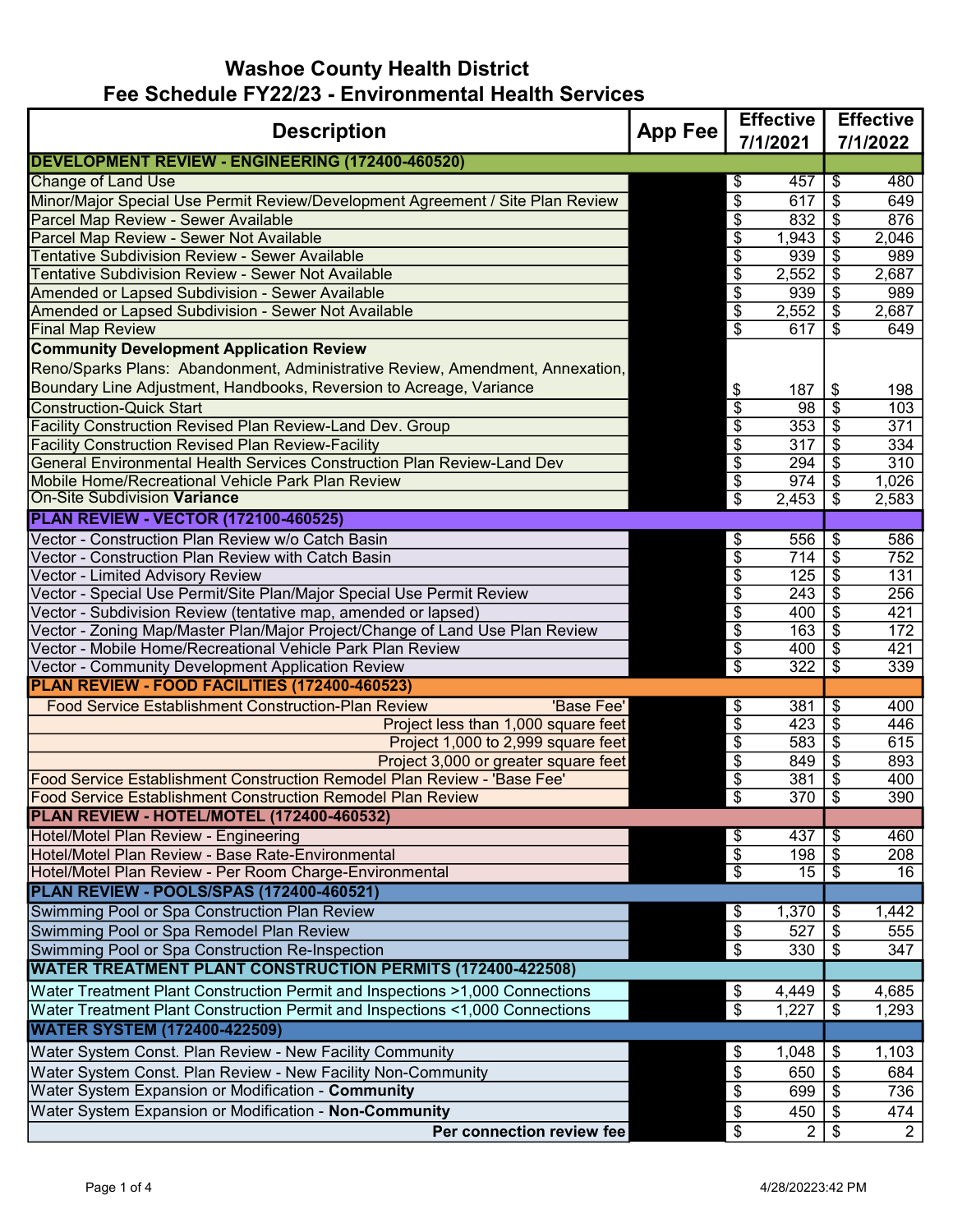| <b>Description</b>                                                                      |                | <b>Effective</b>                        | <b>Effective</b>                            |  |
|-----------------------------------------------------------------------------------------|----------------|-----------------------------------------|---------------------------------------------|--|
|                                                                                         |                | 7/1/2021                                | 7/1/2022                                    |  |
| <b>ISDS PERMITS (SWS) / RV DUMP (172400-422511)</b>                                     |                |                                         |                                             |  |
| Septic Disposal - On Site Construction Permit (per/bldg)<br>(NEW / REPAIR)              |                | 1,756<br>\$                             | 1,848<br>\$                                 |  |
| Septic Disposal - On Site Abandonment Permit<br>(ABANDONMENT/REPLACE)                   |                | $\overline{\$}$<br>538                  | 566<br>\$                                   |  |
| Septic Disposal - On Site System Advisory Inspection<br>(TEST TRENCH)                   |                | $\overline{\mathbf{e}}$<br>460          | 484<br>\$                                   |  |
| Septic Disposal - On Site Re-Inspection (Sewage)                                        |                | $\overline{\$}$<br>$\overline{291}$     | $\overline{307}$<br>\$                      |  |
| Septic Disposal - On Site Re-Inspection (VA/FHA)                                        |                | $\overline{\boldsymbol{\theta}}$<br>198 | \$<br>208                                   |  |
| Septic Disposal - On Site Plan Review Only                                              |                | $\overline{\$}$<br>538                  | 566<br>\$                                   |  |
| Septic Disposal - On Site Variance Request                                              |                | \$<br>2,453                             | $\overline{2,}583$<br>\$                    |  |
| <b>RV Dump Station Annual Permit</b>                                                    |                | $\overline{\mathcal{L}}$<br>198         | 208<br>\$                                   |  |
| <b>Recreational Vehicle Dump Station Permit to Construct</b>                            |                | $\overline{\$}$<br>437                  | 460<br>\$                                   |  |
| <b>WELL CONSTRUCTION PERMITS (172400-422508)</b>                                        |                |                                         |                                             |  |
| <b>Well Abandonment Permit</b><br>(WELL ABANDON)                                        |                | \$<br>848                               | \$<br>892                                   |  |
| <b>Well Construction Permit</b><br>(NEW WELL)                                           |                | $\overline{\$}$<br>1,672                | \$<br>1,761                                 |  |
| Well Domestic Well Deepening Permit<br>(DEEPENING)                                      |                | $\overline{\mathcal{E}}$<br>939         | \$<br>989                                   |  |
| <b>Well Construction Re-Inspection</b><br>(WELL RE-INSPECTION)                          |                | \$<br>291                               | \$<br>307                                   |  |
| Well Construction Variance Request (Construction)                                       |                | $\overline{\$}$<br>1,702                | $\overline{\mathcal{L}}$<br>1,793           |  |
| FOOD ESTABLISHMENT PERMITS (172400-422507)                                              |                | 331<br>\$                               | \$<br>348                                   |  |
| Food Service Establishment - Application Fee / Change of Service Area                   |                | $\overline{\boldsymbol{\theta}}$<br>331 | $\overline{\boldsymbol{\mathsf{s}}}$<br>348 |  |
| <b>Bakery Permit</b>                                                                    | <b>App Fee</b> | \$<br>381                               | \$<br>400                                   |  |
| <b>Bar Permit</b>                                                                       | <b>App Fee</b> | \$<br>381                               | \$<br>400                                   |  |
| <b>Delicatessen Permit</b>                                                              | <b>App Fee</b> | \$<br>433                               | \$<br>456                                   |  |
| <b>Food Manufacturing Permit</b>                                                        | <b>App Fee</b> | \$<br>433                               | \$<br>456                                   |  |
| <b>Grocery Store Permit</b>                                                             | <b>App Fee</b> | \$<br>381                               | \$<br>400                                   |  |
| <b>Meat Market Permit</b>                                                               | <b>App Fee</b> | \$<br>381                               | \$<br>400                                   |  |
| <b>Mobile Food Unit Pre-Packaged</b>                                                    | <b>App Fee</b> | \$<br>332                               | \$<br>349                                   |  |
| <b>Mobile Unit/Servicing Area</b>                                                       | <b>App Fee</b> | \$<br>539                               | \$<br>567                                   |  |
| <b>Outdoor Food Establishment</b>                                                       | <b>App Fee</b> | \$<br>327                               | \$<br>344                                   |  |
| Portable Unit for Service of Food/Servicing Area                                        | <b>App Fee</b> | \$<br>539                               | \$<br>567                                   |  |
| <b>Restaurant Permit</b>                                                                | <b>App Fee</b> | \$<br>486                               | \$<br>512                                   |  |
| Satellite Food Distribution Site Permit                                                 | <b>App Fee</b> | $\overline{\$}$<br>219                  | \$<br>231                                   |  |
| School Kitchen / Child Care Kitchen Permit                                              | <b>App Fee</b> | \$<br>433                               | \$<br>456                                   |  |
| <b>Snack Bar Permit</b>                                                                 | <b>App Fee</b> | \$<br>381                               | \$<br>400                                   |  |
| <b>Support Kitchen Permit</b>                                                           | <b>App Fee</b> | \$<br>433                               | 456<br>\$                                   |  |
| Vending<br><b>Warehouse Permit</b>                                                      | <b>App Fee</b> | \$<br>381<br>381<br>\$                  | 400<br>\$<br>\$<br>400                      |  |
| Exemption from Inspection - Initial Review (1x charge) exempt/cottage food/farm to fork | <b>App Fee</b> | \$<br>104                               | \$<br>109                                   |  |
| <b>Exemption from Inspection - Annual</b><br>exempt/cottage food/farm to fork           |                | $\overline{\$}$<br>13                   | 14                                          |  |
| <b>HACCP Plan - Initial Review</b>                                                      |                | $\overline{\$}$<br>591                  | \$<br>622<br>\$                             |  |
| <b>Operational Plan - Initial Review</b>                                                |                | $\overline{\$}$<br>321                  | 338<br>\$                                   |  |
| <b>Food Service Variance (Permitted Facility)</b>                                       |                | $\overline{\$}$<br>973                  | 1,025<br>\$                                 |  |
| SPECIAL EVENTS PERMITS (172400-422513)                                                  |                |                                         |                                             |  |
| 1-3 Day Event Permit                                                                    |                | 177<br>\$                               | \$<br>186                                   |  |
| 4-7 Day Event Permit                                                                    |                | \$<br>285                               | \$<br>301                                   |  |
| 8-14 Day Event Permit                                                                   |                | \$<br>497                               | \$<br>523                                   |  |
| 1-7 Day Event (Low Risk Permit)                                                         |                | \$<br>178                               | \$<br>187                                   |  |
| 8-14 Day Event (Low Risk Permit)                                                        |                | \$<br>285                               | \$<br>301                                   |  |
| <b>Cumulative Maximum Permit</b>                                                        |                | 3x Permit Fee                           |                                             |  |
| Annual Farmer's Market Produce Sample Permit                                            |                | \$<br>285                               | 301<br>\$                                   |  |
| <b>Annual Sampling Permit</b>                                                           |                | \$<br>285                               | \$<br>301                                   |  |
| <b>Promoter Special Event Permit to Operate</b>                                         |                | \$<br>1,305                             | \$<br>1,375                                 |  |
| Promoter Recurrent Special Event Permit to Operate                                      |                | \$<br>1,857                             | $\frac{1}{2}$<br>1,956                      |  |
| <b>Late Fee</b>                                                                         |                | \$100                                   |                                             |  |
| <b>Reinspection - Temp Food/Special Event</b>                                           |                | <b>Permit fee</b>                       | <b>Permit fee</b>                           |  |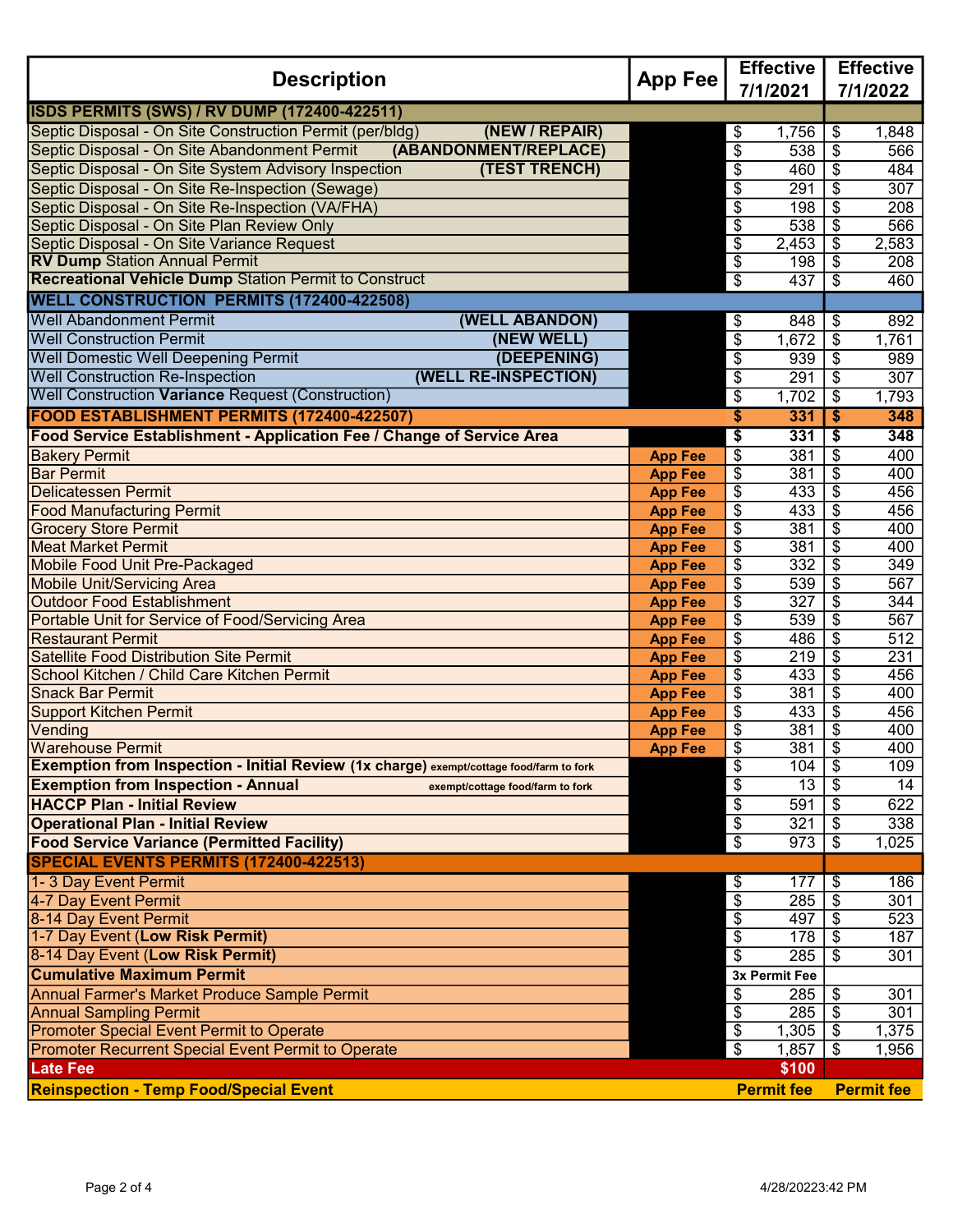| <b>Description</b>                                                                           | <b>App Fee</b>                         | <b>Effective</b>                 |                 | <b>Effective</b> |                                  |              |
|----------------------------------------------------------------------------------------------|----------------------------------------|----------------------------------|-----------------|------------------|----------------------------------|--------------|
|                                                                                              |                                        |                                  | 7/1/2021        |                  | 7/1/2022                         |              |
| MOBILE HOME/RV PARK PERMITS (172400-422505)                                                  |                                        |                                  | \$              | 284              | \$                               | 298          |
| Mobile Home or Recreational Vehicle Park Permit - 1-39 spaces                                |                                        | <b>App Fee</b>                   | \$              | 296              | \$                               | 312          |
| Mobile Home or Recreational Vehicle Park Permit - 40 or more spaces                          |                                        | <b>App Fee</b>                   | \$              | 359              | \$                               | 378          |
| Mobile Home/Recreational Vehicle Park Variance (Construction)                                |                                        |                                  | \$              | 1,411            | \$                               | 1,486        |
| New Facility/Change of Ownership Inspection PACC RV Park (per hr)                            |                                        |                                  |                 | \$191 per hr     |                                  | \$202 per hr |
| POOL - SPA PERMITS /CPO FEE (172400-422504)                                                  |                                        |                                  | \$              | 284              | \$                               | 298          |
| Swimming Pools/Spas - Operational Permit (seasonal & annual combined)                        |                                        | <b>App Fee</b>                   | \$              | 545              | \$                               | 574          |
| Swimming Pools Variance Request (Construction)                                               |                                        |                                  | \$              | 1,517            | $\overline{\mathcal{S}}$         | 1,597        |
| CHILD CARE INSPECTIONS (172400-460534)                                                       |                                        |                                  |                 |                  |                                  |              |
| <b>Child Care Inspection</b>                                                                 |                                        |                                  | \$              | 237              | \$                               | 250          |
| SCHOOLS INSTITUTIONS (172400-460513)                                                         |                                        |                                  | \$              | 284              | $\overline{\mathbf{S}}$          | 298          |
| <b>School Institutions</b>                                                                   | (SCHOOL)                               | <b>App Fee</b>                   | \$              | 426              | \$                               | 449          |
| <b>WASTE MANAGEMENT (172400-422503)</b>                                                      |                                        | <b>App Fee</b>                   | \$              | 284              | \$                               | 298          |
| Solid Waste System Plan Review                                                               | (PLAN REVIEW)                          | <b>Plan Review</b>               | \$              | 724              | \$                               | 762          |
| Non-Standard Industrial Waste Permit                                                         | (IWAP & IWAP - MME)                    | <b>Plan Review</b>               | \$              | 293              | \$                               | 309          |
| Garbage Exemptions (A,B,C,D,E)                                                               | (EXEMPTION)                            |                                  | \$              | 274              | \$                               | 288          |
| <b>Biohazardous Waste Transfer Station Permit</b>                                            | (BIO1)                                 | <b>Plan Review</b>               | \$              | 417              | $\overline{\mathcal{L}}$         | 439          |
| <b>Biohazardous Waste Treatment Facility Permit</b>                                          | (BIO3)                                 | <b>Plan Review</b>               | \$              | $\overline{375}$ | \$                               | 395          |
| <b>Biohazardous Waste Transporter Permit</b>                                                 | (BIO2)                                 | <b>Plan Review</b>               | \$              | 320              | $\overline{\mathcal{E}}$         | 337          |
| <b>Biohazardous Waste Generator</b>                                                          |                                        | <b>App Fee</b>                   | \$              | 389              | $\overline{\boldsymbol{\theta}}$ | 410          |
| <b>Biosolids Permit</b>                                                                      | (BIOS)                                 | <b>Plan Review</b>               | $\overline{\$}$ | 293              | $\overline{\$}$                  | 309          |
| <b>Waste Tire Management Facility</b>                                                        | (TMGT)                                 | <b>Plan Review</b>               | \$              | 458              | $\overline{\mathcal{E}}$         | 482          |
| Materials Recovery/Recycling Facility Permit prev. Waste Reduction/Recycling Facility (RRRF) |                                        | <b>Plan Review</b>               | \$              | 302              | $\overline{\boldsymbol{\theta}}$ | 317          |
| <b>Composting Facility Permit</b>                                                            | (COMF)                                 | <b>Plan Review</b>               | \$              | 459              | $\overline{\$}$                  | 483          |
| <b>Landfill Operations Permit</b>                                                            |                                        | <b>Plan Review</b>               | \$              | 2,430            | $\overline{\$}$                  | 2,559        |
| Municipal Solid Waste/Green Waste Transfer Station Permit                                    | (MSWT)                                 | <b>Plan Review</b>               | \$              | 551              | \$                               | 580          |
| <b>Waste Hauler Operations Permit-Domestic</b>                                               | (WHPT)                                 | <b>Plan Review</b>               | \$              | 256              | \$                               | 269          |
| <b>Waste Hauler Operations Permit-Import</b>                                                 |                                        | <b>Plan Review</b>               | \$              | 358              | \$                               | 376          |
| <b>Waste Tire Hauler Permit-Domestic</b>                                                     | (THEN)                                 | <b>Plan Review</b>               | \$              | 244              | $\overline{\$}$                  | 257          |
| Liquid/Oil/Waste Hauler Vehicle Permit                                                       | <b>(TRUCK SWPC)</b>                    | <b>App Fee</b>                   | \$              | 150              | $\overline{\boldsymbol{\theta}}$ | 158          |
| PUBLIC ACCOMMODATION INSPECTIONS (172400-460535)                                             |                                        |                                  | S               | 284              | \$                               | 298          |
| Public Accommodations Limited Advisory Inspection (\$205 per hr/2 hr minimum)                |                                        | per hr/2 hr min                  | \$              | 388              | \$                               | 410          |
| <b>Limited Advisory Inspection-Non-Standard Hours</b>                                        | (\$274 per hr/2 hr minimum)            | per hr/2 hr min                  | \$              | 520              | \$                               | 548          |
| Public Accommodations Inspection                                                             | (PACC)                                 |                                  |                 |                  |                                  |              |
|                                                                                              | Up to 50 rooms                         | <b>App Fee</b>                   | \$              | 319              | $\frac{1}{2}$                    | 336          |
|                                                                                              | $50$ to $100$ rooms                    | <b>App Fee</b>                   | \$              | 352              | \$                               | 370          |
|                                                                                              | 101-200 rooms                          | <b>App Fee</b>                   | $\overline{\$}$ | 520              | $\overline{\mathcal{F}}$         | 548          |
|                                                                                              | 201-300 rooms                          | <b>App Fee</b>                   | \$              | 386              | $\frac{1}{2}$                    | 407          |
|                                                                                              | 301-500 rooms                          | <b>App Fee</b>                   | \$              | 386              | \$                               | 407          |
|                                                                                              | 501-1000 rooms<br>More than 1000 rooms | <b>App Fee</b><br><b>App Fee</b> | \$<br>\$        | 556<br>649       | \$<br>\$                         | 586<br>683   |
| <b>INVASIVE BODY DECORATION (172400-422503)</b>                                              |                                        |                                  | \$              | 284              | $\overline{\bullet}$             | 298          |
| <b>Invasive Body Decoration Establishment Permit</b>                                         | (IBDS)                                 | <b>App Fee</b>                   | \$              | 312              | $\overline{\mathcal{F}}$         | 329          |
| <b>Invasive Body Decoration Temporary Permit (w/o wheels)</b>                                | (TEMP)                                 | \$100 Late Fee                   | \$              | 294              | $\frac{3}{2}$                    | 310          |
| <b>Invasive Body Decoration Mobile Permit (w/wheels)</b>                                     |                                        | <b>App Fee</b>                   | \$              | 189              | $\frac{1}{2}$                    | 200          |
| <b>Invasive Body Decoration Promoter</b>                                                     |                                        | \$100 Late Fee                   | $\sqrt{3}$      | 620              | $\sqrt[6]{3}$                    | 653          |
| UNDERGROUND STORAGE TANKS (172400-460513)                                                    |                                        |                                  |                 |                  |                                  |              |
| Underground Storage Tanks (UST) New Construction                                             |                                        |                                  | \$              | 4,443            | \$                               | 4,678        |
| Underground Storage Tanks (UST) Remodel/Upgrade/Repair                                       |                                        |                                  | \$              | 4,443            | \$                               | 4,678        |
| <b>Underground Storage Tanks (UST) Decommissioning</b>                                       |                                        |                                  | \$              |                  |                                  | 3,892        |
| Underground Storage Tanks (UST) Annual Permit Fee                                            |                                        |                                  | $\overline{\$}$ | $875$ \ $\sqrt$$ |                                  | 875          |